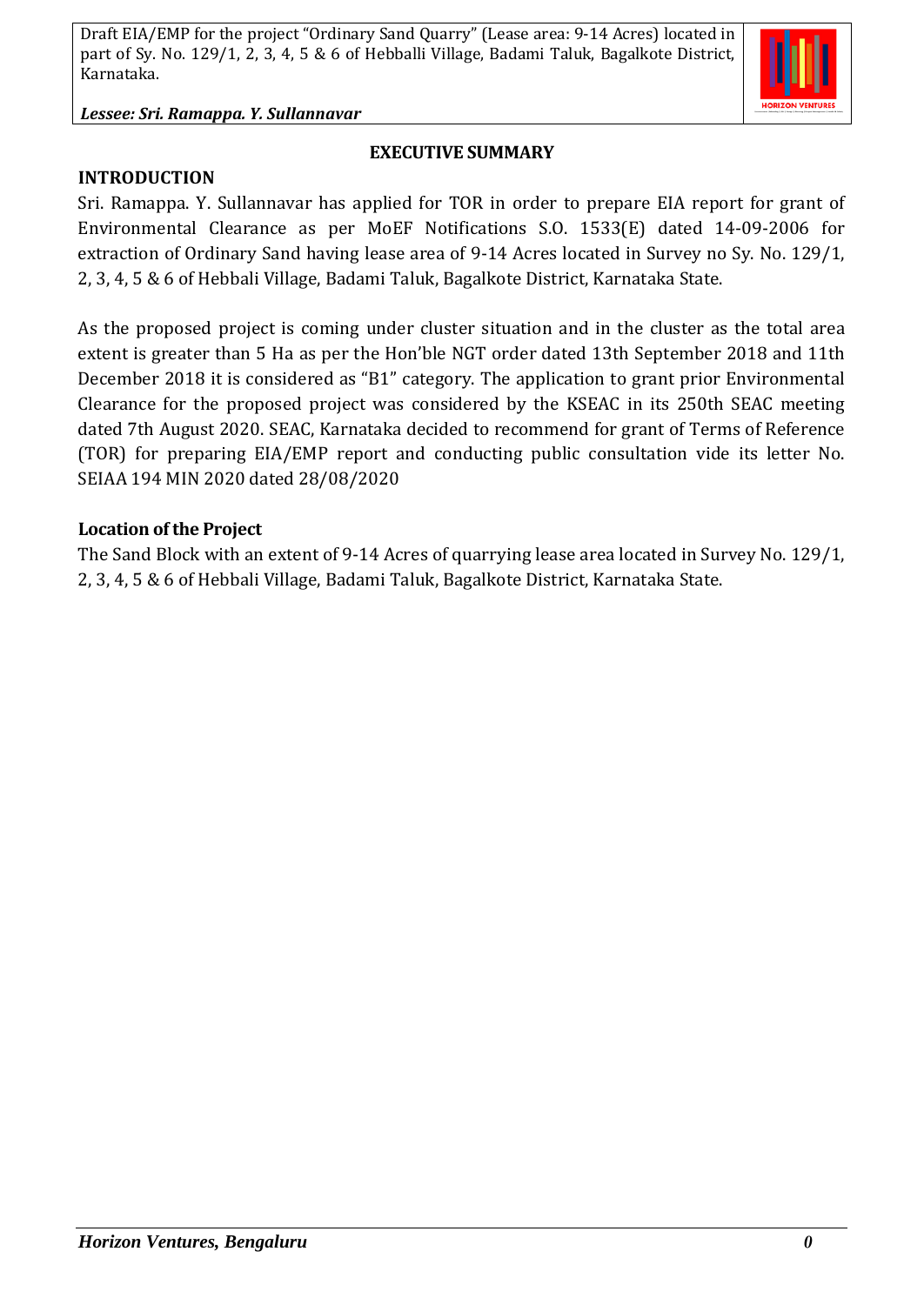

*Lessee: Sri. Ramappa. Y. Sullannavar*

### **TABLE 1: SALIENT FEATURES OF THE PROJECT SITE**

| Sr. | <b>Particulars</b>             | <b>Details</b>                                       |                                            |                  |                     |  |
|-----|--------------------------------|------------------------------------------------------|--------------------------------------------|------------------|---------------------|--|
| No. |                                |                                                      |                                            |                  |                     |  |
| 1.  | Latitude/Longitude             | Corner Point No                                      |                                            | Latitude         | Longitude           |  |
|     |                                | A                                                    | N 15° 50' 00.10"                           |                  | E 75° 36' 12.10"    |  |
|     |                                | B                                                    | N 15° 50' 02.90"                           |                  | E 75° 36' 14.90"    |  |
|     |                                | $\mathsf{C}$                                         | N 15° 50' 01.90"                           |                  | E 75° 36' 15.20"    |  |
|     |                                | D                                                    | N 15° 49' 53.50"                           |                  | E 75° 36' 17.20"    |  |
|     |                                | E                                                    |                                            | N 15° 49' 50.30" | E 75° 36' 17.90"    |  |
|     |                                | F                                                    |                                            | N 15° 49' 49.30" | E 75° 36' 14.70"    |  |
|     |                                | G                                                    | N 15° 49' 00.10"                           |                  | E 75° 36' 14.00"    |  |
| 2.  | Site elevation above MSL       | 540.50m to 539.50m MSL                               |                                            |                  |                     |  |
| 3.  | Land use at the proposed       |                                                      |                                            |                  |                     |  |
|     | project site                   | Type of land use                                     |                                            | Existing /       | <b>End of lease</b> |  |
|     |                                |                                                      | present<br>(Acres)<br>Area to be Excavated |                  | (Acres)             |  |
|     |                                |                                                      |                                            |                  |                     |  |
|     |                                |                                                      |                                            |                  | $7 - 07$            |  |
|     |                                | Storage of Top soil/<br>Green Belt.                  |                                            |                  | $2 - 07$            |  |
|     |                                | Area Un-utilized                                     |                                            | $9 - 14$         | $- -$               |  |
|     |                                | <b>TOTAL</b>                                         |                                            | $9 - 14$         | $9 - 14$            |  |
|     |                                |                                                      |                                            |                  |                     |  |
| 4.  | Nearest roadway                | NH 52 - 12.30 Kms (W) (Hubli to Bijapur Road)        |                                            |                  |                     |  |
|     |                                | SH 133 - 0.70 Kms (N) (Govankoppa to Hebballi road)  |                                            |                  |                     |  |
| 5.  | <b>Nearest Railway Station</b> | Holealur Railway Station - 4.70 Kms (SE)             |                                            |                  |                     |  |
| 6.  | Nearest Railway line           | Gadag - Solapur broad-gauge section of South western |                                            |                  |                     |  |
|     |                                | railways                                             |                                            |                  |                     |  |
| 7.  | Nearest Air Port               | Hubli Airport, Hubli -76.24 kms, towards SW          |                                            |                  |                     |  |
| 8.  | Nearest village/major town     | Hebballi Village - 0.90 km (NE)                      |                                            |                  |                     |  |
|     |                                | Badami - 12.20 Kms (NW)                              |                                            |                  |                     |  |
| 9.  | Hills/valleys                  | No major hills and valleys within 10 km radius       |                                            |                  |                     |  |
| 10. | Ecologically sensitive zone    | Reserved Forest at Belavalakoppa - 2.95 Kms (N)      |                                            |                  |                     |  |
| 11. | Reserved/Protected forests     | Reserved Forest at Belavalakoppa - 2.95 Kms (N)      |                                            |                  |                     |  |
| 12. | Historical/tourist places      | None within 5 km radius area                         |                                            |                  |                     |  |
| 13. | <b>Nearest Industries</b>      | None                                                 |                                            |                  |                     |  |
| 14. | Nearest water bodies           | Malaprabha River - 0.13 kms (S)                      |                                            |                  |                     |  |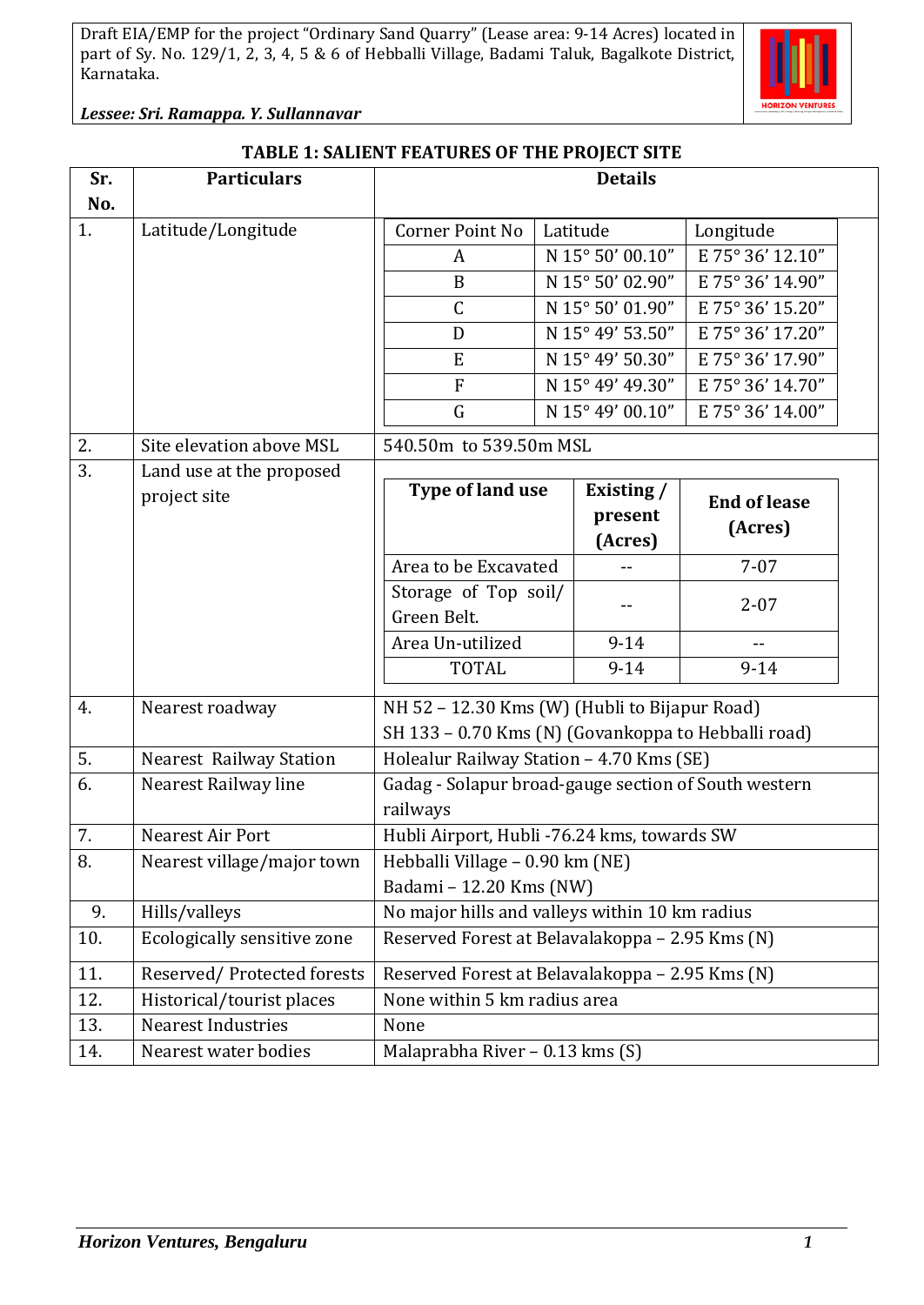

*Lessee: Sri. Ramappa. Y. Sullannavar*

## **PROJECT DESCRIPTION Method of Quarrying**

An open cast method semi mechanized method will be adopted to operate the area. Since, the annual production is about 49,948 Tons per annum for 3 years; the Open cast method semi mechanized method will be followed during the plan period.

## **Anticipated life of the quarry**

Life of the mine in this case is for 3 year or till the reserves get exhausted.

## **Conceptual Quarry Plan**

Based on reserves of Ordinary Sand as Production capacity of 49,948 Tons per annum for the 3 years plan period, thus the anticipated life of the will be till the reserves get exhausted.

## **Waste Generation & Disposal**

There is no such reduction of waste / mineral reject processing possibilities are proposed during plan period. There is no proposal of dumping during the proposed ensuing quarrying period, & concurrent backfilling is proposed.

### **Water Requirement & Source**

Total water requirement for the project will be 7.45 KLD, Requirement is met by procurement of water from the bore well nearby Tankers.

### **Manpower Requirement**

The said quarry provides direct employment to 8 people and generate indirect employment for 16 more people. Most of the directly employed manpower falls under skilled category Preference will be given to the local people as per their eligibility.

### **Site Infrastructure**

The Quarry will have its own office premises, canteen, first-aid center etc. Quarry office is well connected with wireless and telephone, internet & e-mail facilities for communication. The Quarry is provided with a workshop to undertake repairs and regular maintenance of quarrying machinery deployed.

# **EXISTING ENVIRONMENTAL SCENARIO**

### **Baseline Environmental Studies**

# **Meteorology & Ambient Air Quality**

**Summary of Meteorological data generated at site (January 2019 to December 2020)**

| <b>Wind Direction</b>                    | <b>Frequency</b> % |
|------------------------------------------|--------------------|
| <b>First Predominant Wind Direction</b>  | WSW                |
| <b>Second Predominant Wind Direction</b> | W                  |
| Calm conditions (%)                      | 26.67              |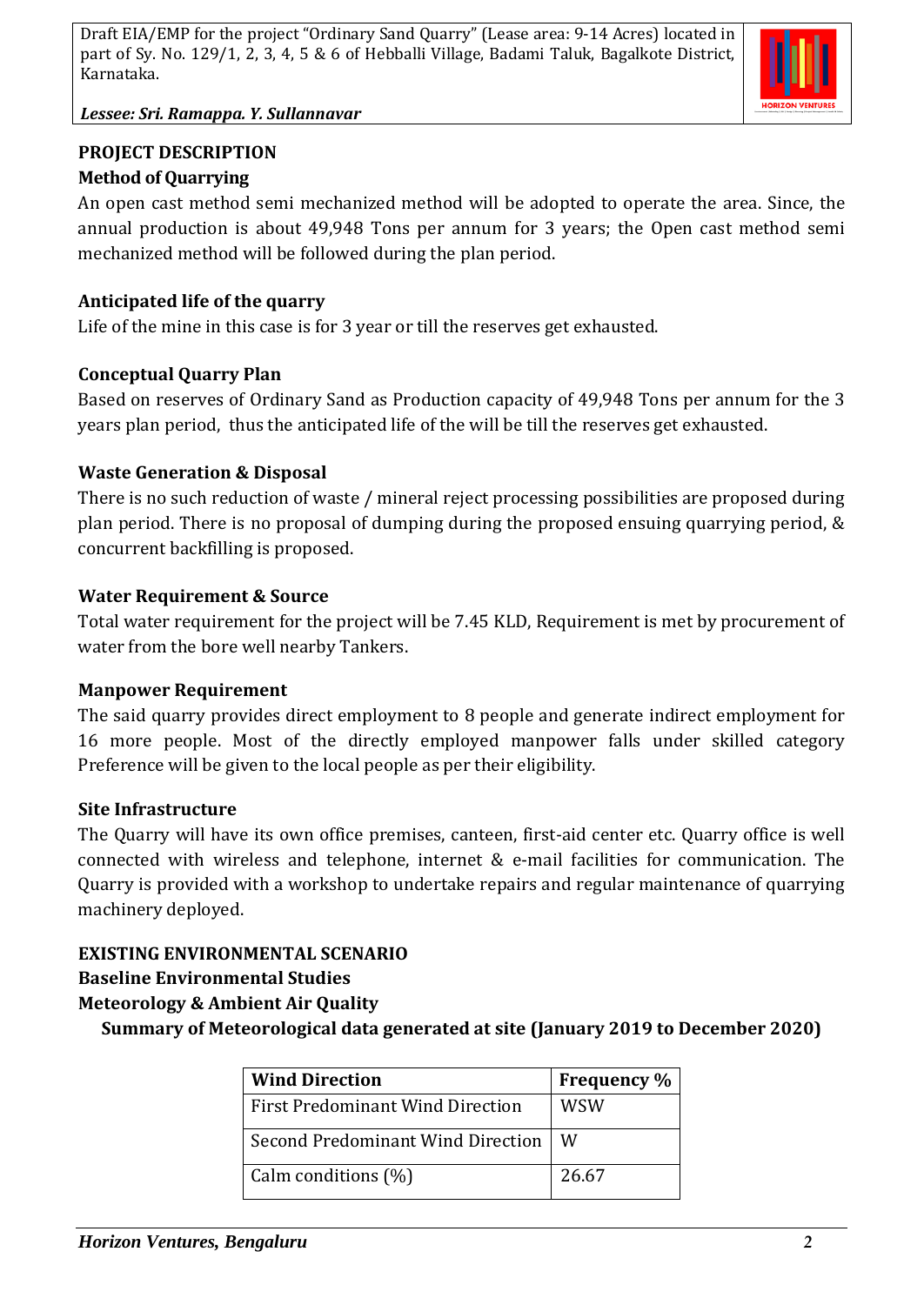

*Lessee: Sri. Ramappa. Y. Sullannavar*



#### **Ambient Air Quality Status**

From the results, it is observed that the ambient air quality with respect to  $PM_{10}$ ,  $PM_{2.5}$ ,  $SO_2$ , and NOx at all the monitoring locations is within the permissible limits specified by CPCB.

#### **Ambient Noise Levels**

Ambient noise level monitoring was carried out at the 9 monitoring locations; those were selected for ambient air quality monitoring. The monitoring results are within limits**.**

#### **Biological Environment**

There is no National Park, Wildlife Sanctuary and Biosphere Reserve within 10 km radius.

#### **Proposed Biological Environment Conservation Measures**

- Thick Green belt will be developed around Quarry lease area and along transport road.
- Periodic maintenance of mineral transport road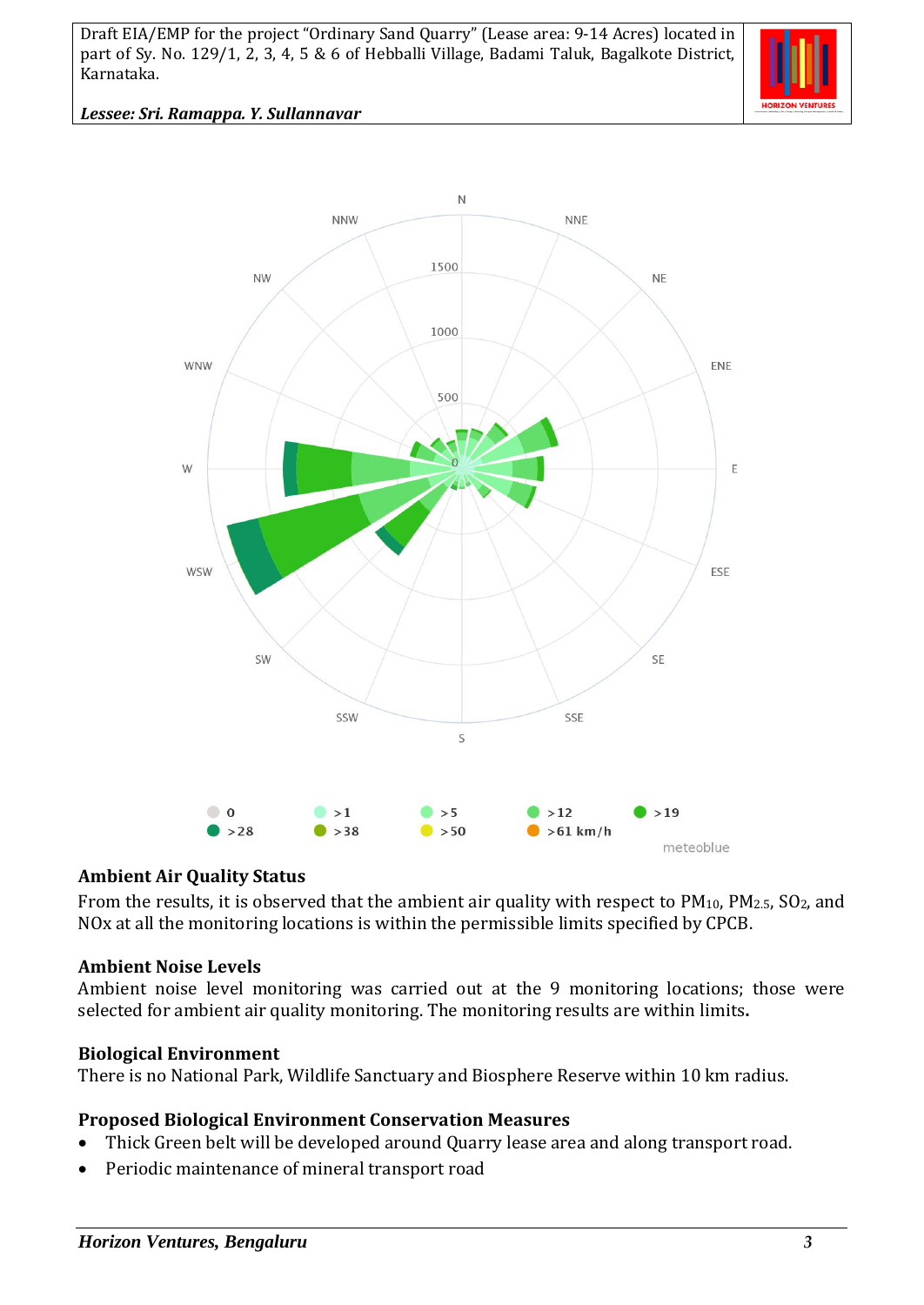

### *Lessee: Sri. Ramappa. Y. Sullannavar*

- Regular sprinkling of water through mobile tanker on mineral transport road
- Mineral carrying trucks are loaded with only the stipulated quantity to avoid overloading and covered with tarpaulin to avoid spillage.

## **Socio-economic Environment**

- There is no habitation or private land in the Ordinary Sand. There is no rehabilitation and resettlement involved in the project.
- The said Quarry provides direct employment to 8 people and generates indirect employment for 16 more people. Most of the directly employed manpower falls under skilled category and the respective distribution / numbers is follows. Preference will be given to the local people as per their eligibility.
- The existing infrastructure facilities are sufficient to cater the needs of the Sand Block. However, the Quarry management will take efforts as a part of CER for improvement in civic amenities like sanitation, drinking water facilities, transport road, etc in the nearby villages.

## **ENVIRONMENTAL MONITORING PROGRAM**

An Environmental Management Cell (EMC) will be established in the Quarry under the control of Quarry Manager. The EMC will be headed by an Environmental Officer having adequate qualification and experience in the field of environmental management regular and periodic. Environmental monitoring of Ambient Air Quality, Water table depth, Water quality, Ambient Noise Levels, Soil Quality, CSR activities etc will be carried out through MOEF accredited agencies and reports will be submitted to KSPCB/ Regional office of MoEF&CC.

### **RISK ASSESSMENT & DISASTER MANAGEMENT PLAN**

The assessment of risk in the Sand Blocking project has been estimated for Slope failure, Movement of HEMM, Inundation due to surface water, Dust hazards, Hazards associated with use of Diesel Generator Sets and flooding of lower benches and corresponding mitigation measures are suggested in the EIA/EMP report.

# **PROJECT BENEFITS**

The Sand Blocking project would generate additional employment opportunities which would finally result in improvement in the quality of life of people of the nearby villages. In line with this CER policy, Sri. Ramappa. Y. Sullannavar will carry out community welfare activities in the following areas:

- Community development
- Education
- Health care
- Drainage and sanitation
- Roads

A budget of Rs. 1.26 Lakh per annum as recurring expenses has been proposed for implementation of Socio-economic welfare activities in the nearby villages.